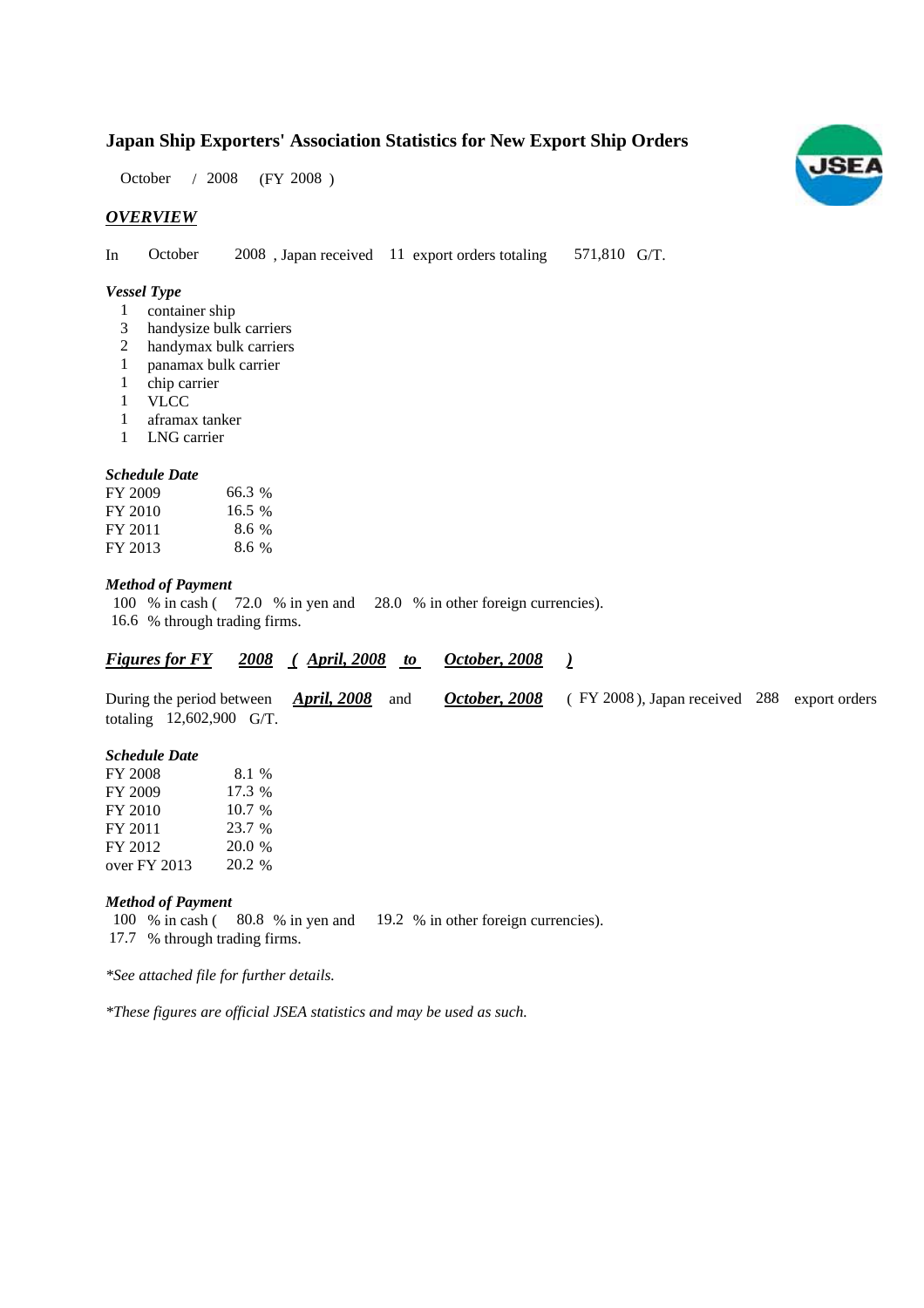# Based on Fiscal Year

No. G/T No. G/T No. G/T No. G/T No. G/T No. G/T No. G/T No. G/TGeneral Cargos ( 37 2,501,450 5 215,980 8 407,400 0 0 1 72,000 1 17,200 15 712,580 20 1,026,080 Bulk Carriers | 468| 22,185,949| 107| 4,269,160| 53| 1,758,040| 36| 1,592,100| 41| 1,984,450| 7| 209,910| 244| 9,813,660|| 350| 15,137,200 Tankers | 71| 2,708,809|| 15| 822,640| 6| 417,520| 4| 331,500| 1| 160,300| 3| 344,700| 29| 2,076,660|| 46| 2,459,020 Combined Carriers 0 0 0 0 0 0 0 0 0 0 0 0 0 0 0 0Others 0 0 0 0 0 0 0 0 0 0 0 0 0 0 0 0 $\mathbf{0}$ Total 576 27,396,208 127 5,307,780 67 2,582,960 40 1,923,600 43 2,216,750 11 571,810 288 12,602,900 416 18,622,300 FY 2007 / FY 2006 (%)  $* 124.3$  116.9 83.3 77.5 10.4 10.4 81.1 80.4 80.4 \*\* 97.9 In CGT | | 12,244,284| | 2,515,132| | 1,267,220| | 805,702| | 910,565| | 284,340| | 5,782,959|| | 8,468,356 Description Apr 07 to Mar 08 Apr 08 to Jun 08 July 2008 August 2008<br>No. 6/T No. 6/T No. 6/T No. 6/T No. 6/T Apr 08 to Jun 08 July 2008 August 2008 September 2008 October 2008 Apr 08 to Oct 08 Jan 08 to Oct 08

*Figures for shipbuilding orders of 500 G/T and over for export as steel vessels placed with JSEA members are covered.*

\*FY 2007/FY2006

\*\*Calendar Year 2008

JSEA (November 2008)

# New Export Orders Placed in October 2008 (FY 2008)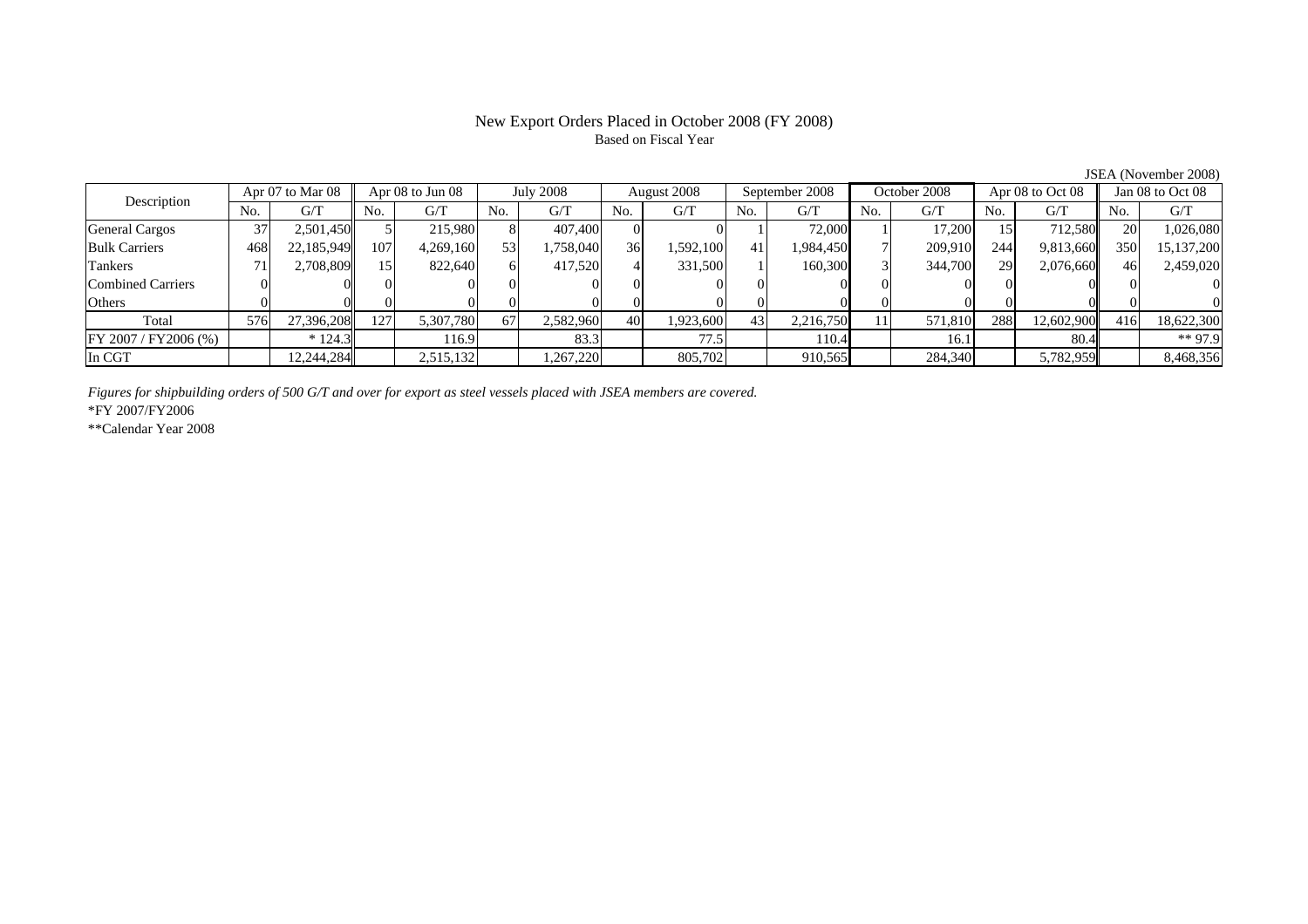# Export Ships Delivered in October 2008 (FY 2008) Based on Fiscal Year

JSEA (November 2008)

| Description           |     | Apr 07 to Mar 08 |     | Apr $08$ to Jun $08$ |     | <b>July 2008</b> |     | August 2008 |     | September 2008 |                | October 2008 |                  | Apr 08 to Oct 08 |     | Jan 08 to Oct 08 |
|-----------------------|-----|------------------|-----|----------------------|-----|------------------|-----|-------------|-----|----------------|----------------|--------------|------------------|------------------|-----|------------------|
|                       | No. | G/T              | No. | G/T                  | No. | G/T              | No. | G/T         | No. | G/T            | N <sub>o</sub> | G/T          | No.              | G/T              | No. | G/T              |
| <b>General Cargos</b> | 42  | 1.924.0921       | 81  | 95,880               |     | 281,861          |     | 44.619      |     | 78.712         |                | 109.191      | 19               | 610.263          | 33  | 1,326,249        |
| <b>Bulk Carriers</b>  | 203 | 8,514,614        | 48  | 1,971,330            | 14  | 716,016          | 21  | 874,753     | 14  | 604,424        | 23             | 1,119,133    | 120 <sup>1</sup> | 5,285,656        | 183 | 7,702,392        |
| Tankers               | 86  | 4,992,122        | 161 | 765,317              |     | 211,259          |     | 121.289     | 11  | 577,899        |                | 331,461      | 44               | 2,007,225        | 73  | 4,020,802        |
| Combined Carriers     |     |                  |     |                      |     |                  |     |             |     |                |                |              |                  |                  |     |                  |
| Others                |     |                  |     | 7.000                |     |                  |     |             |     |                |                |              |                  | 7.000            |     | 7,000            |
| Total                 | 331 | 15,430,828       | 731 | 2,839,527            | 26  | 1,209,136        | 27  | 1.040.661   | 27  | 1,261,035      | 31             | 1,559,785    | 184              | 7.910.144        | 290 | 13,056,443       |
| FY 2007 / FY2006 (%)  |     | $*96.7$          |     | 87.2                 |     | 68.5             |     | 132.3       |     | 18.1           |                | 117.1        |                  | 96.4             |     | ** $102.6$       |
| In CGT                |     | 7,473,807        |     | 1,412,638            |     | 611,929          |     | 487,960     |     | 635,957        |                | 758,169      |                  | 3,906,653        |     | 6,339,385        |

*Deliveries of new shipbuilding orders of 500 G/T and over for export as steel vessels placed with JSEA members are covered.*

\*FY 2007/FY2006

\*\*Calendar Year 2008